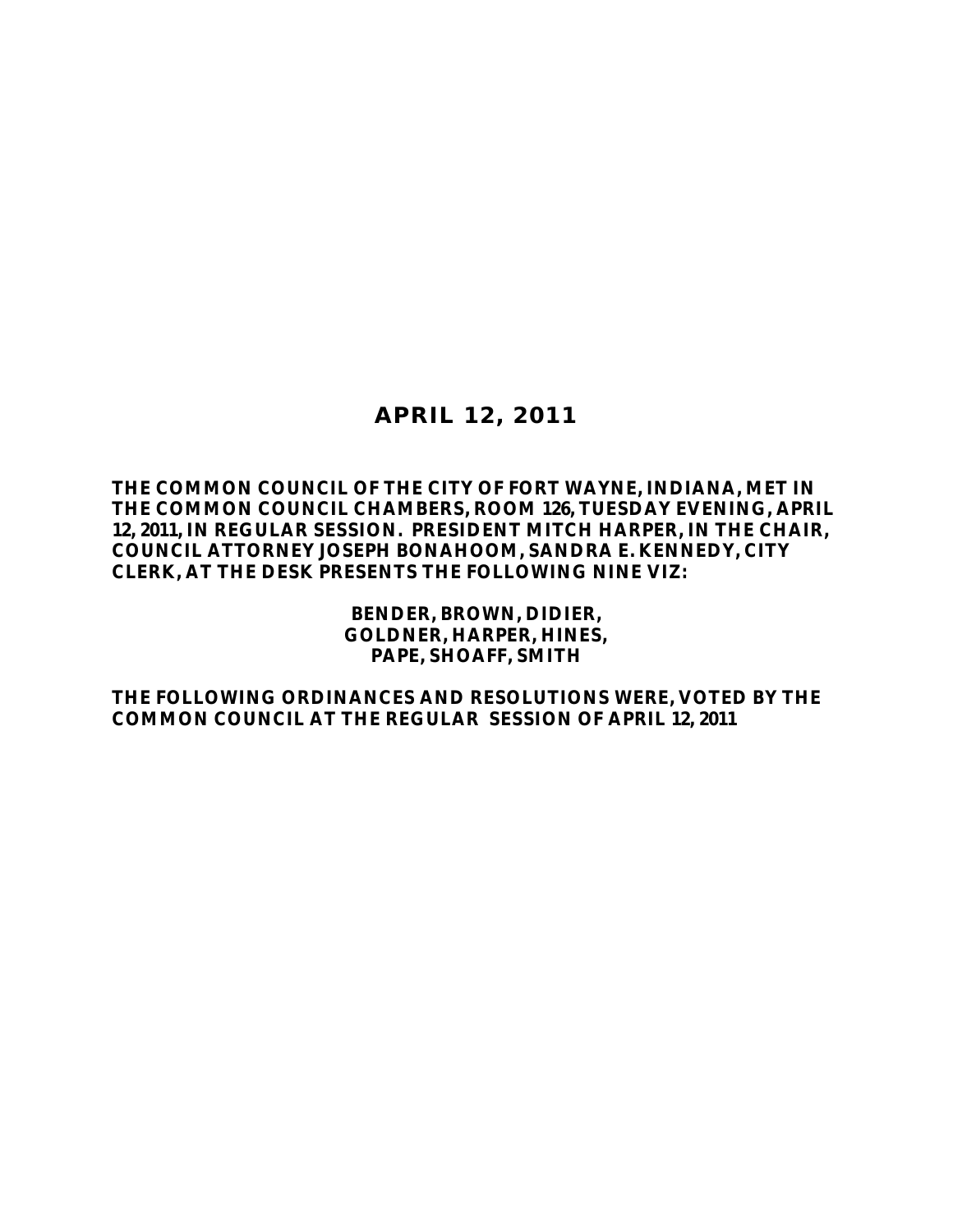# **ORDINANCES AND RESOLUTIONS UP FOR PASSAGE**

# **CITY UTILITIES COMMITTEE**

**ACTION**

**DO PASS S-11-04-04 SPECIAL ORDINANCE NO. S-86-11**

**AN ORDINANCE approving the awarding of ITB #3341- annual requirements for sewer construction material by the City of Fort Wayne, Indiana, by and through its Department of Purchasing and Midwest Tile, HD Supply and EJ Prescott for the WPC Maintenance Storm Water Maintenance Department Total cost of \$170,000 NINE AYES (BENDER, BROWN, DIDIER, GOLDNER, HARPER, HINES, PAPE, SHOAFF, SMITH)**

> **THIS ORDINANCE WAS INTRODUCED AND PASSED THE SAME EVENING**

# **FINANCE COMMITTEE**

*Thomas E. Smith - Chair Elizabeth M. Brown – Co-Chair All Council Members*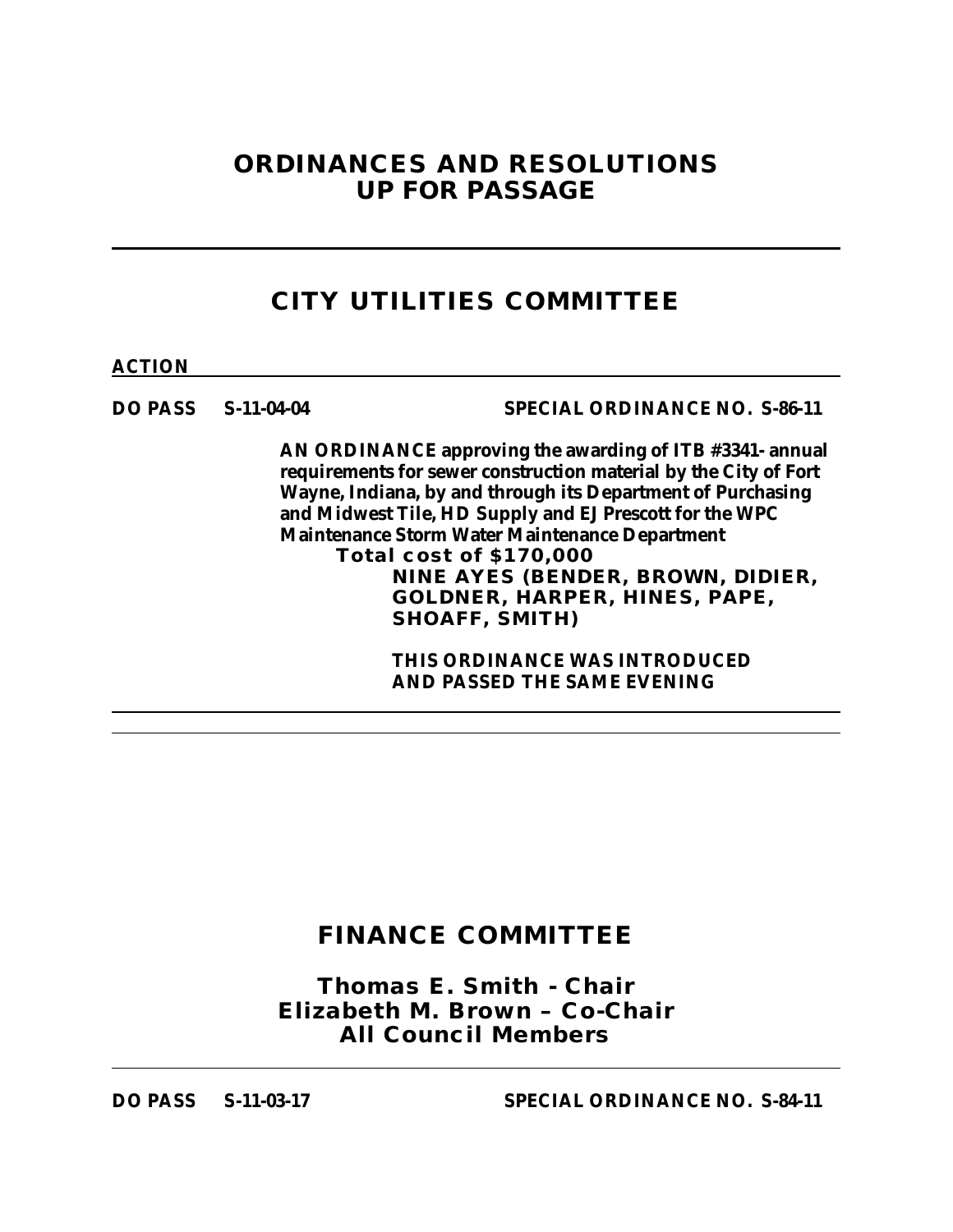**AN ORDINANCE approving the awarding of RFP #3334 – contract for Custodial Services at 200 E. Berry Street through its Department of Purchasing and Ciocca Cleaning and Restoration Total cost of \$235,264**

> **SEVEN AYES (BENDER, DIDIER, GOLDNER, HINES, PAPE, SHOAFF, SMITH) TWO NAYS (BROWN, HARPER)**

#### **DO PASS R-11-04-06 DECLARATORY RESOLUTION NO. R-16-11**

**A DECLARATORY RESOUTION designating an "Economic Revitalization Area" property 201 West Main Street (Aptera Software, Inc.)**

**Total cost of \$145,000 Aptera Software, Inc.**

**15 full-time jobs will be created as a result** 

**of** 

**The project**

**NINE AYES (BENDER, BROWN, DIDIER, GOLDNER, HARPER, HINES, PAPE, SHOAFF, SMITH)**

**DO PASS S-11-03-14 SPECIAL ORDINANCE NO. S-87-11**

**AN ORDINANCE awarding the purchase of 129 Mobile Data Computers for the Fort Wayne Police Department Total cost of \$722,271**

> **NINE AYES (BENDER, BROWN, DIDIER, GOLDNER, HARPER, HINES, PAPE, SHOAFF, SMITH)**

**DO PASS S-11-03-15 SPECIAL ORDINANCE NO. S-88-11**

**AN ORDINANCE awarding the purchase of 72 DVD Digital in Car Video Cameras for the Fort Wayne Police Department Total cost of \$420,264**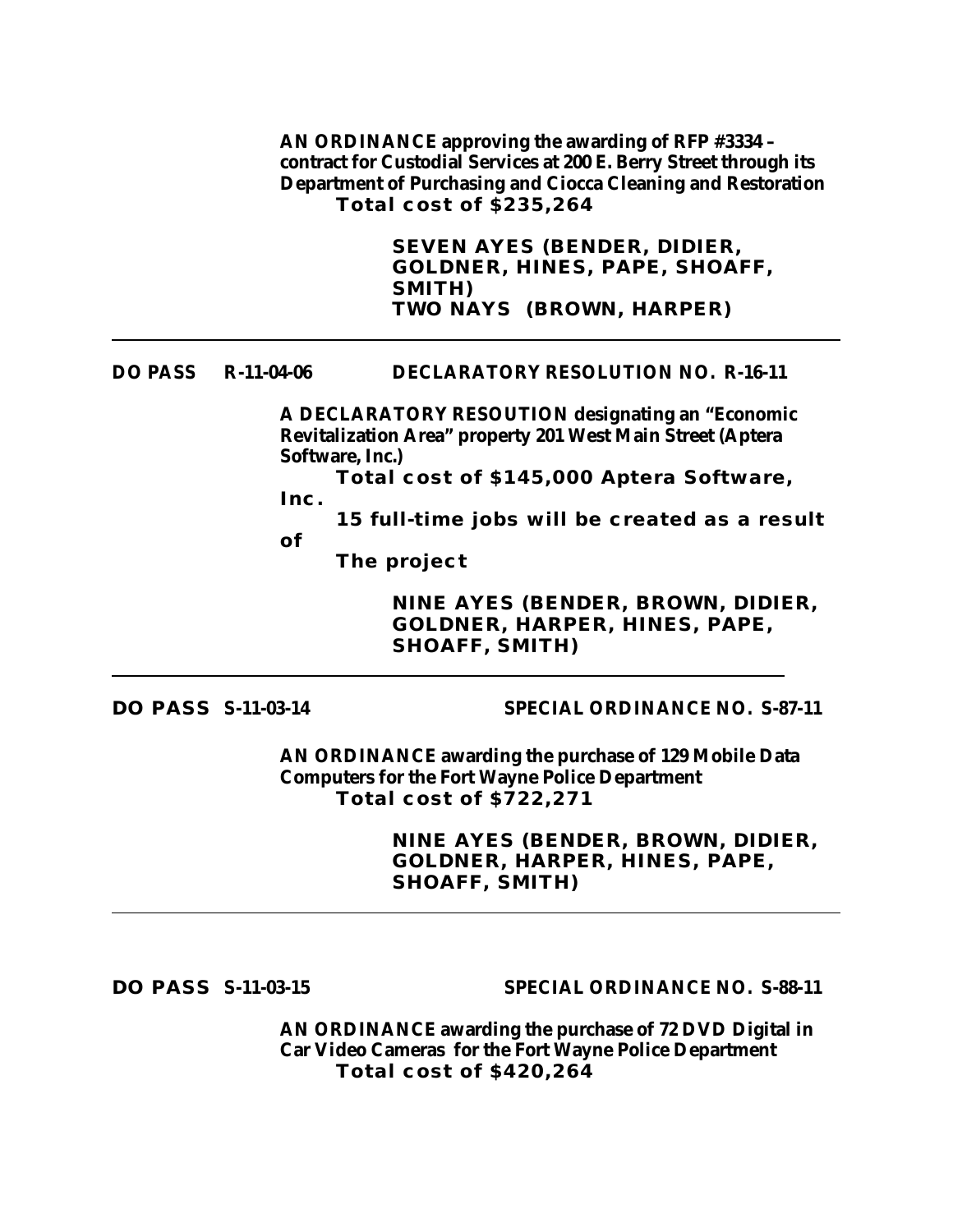### **DO PASS S-11-03-16 SPECIAL ORDINANCE NO. S-85-11**

**AN ORDINANCE awarding the purchase of Diesel No-Lead and B-20 Fuel through its Department of Purchase through the Fort Wayne Community School System for the City Fleet Department, WPC Plant and Parks and Recreation Department Total cost of \$3,696,263**

> **NINE AYES (BENDER, BROWN, DIDIER, GOLDNER, HARPER, HINES, PAPE, SHOAFF, SMITH)**

### **DO PASS S-11-03-20 SPECIAL ORDINANCE NO. S-89-11**

**AN ORDINANCE establishing and ratifying compensation for the year 2011 for certain City employees represented by the International Association of Machinists and Aerospace Workers #2569 – Civil City**

**Said agreement is for 3 years, but pursuant to**

**Indiana law, the compensation provided for must be annually ratified**

**EIGHT AYES (BENDER, DIDIER,** 

#### **GOLDNER,**

**SMITH)**

**HARPER, HINES, PAPE, SHOAFF,** 

**ONE NAY (BROWN)**

**DO PASS S-11-03-21 SPECIAL ORDINANCE NO. S-90-11**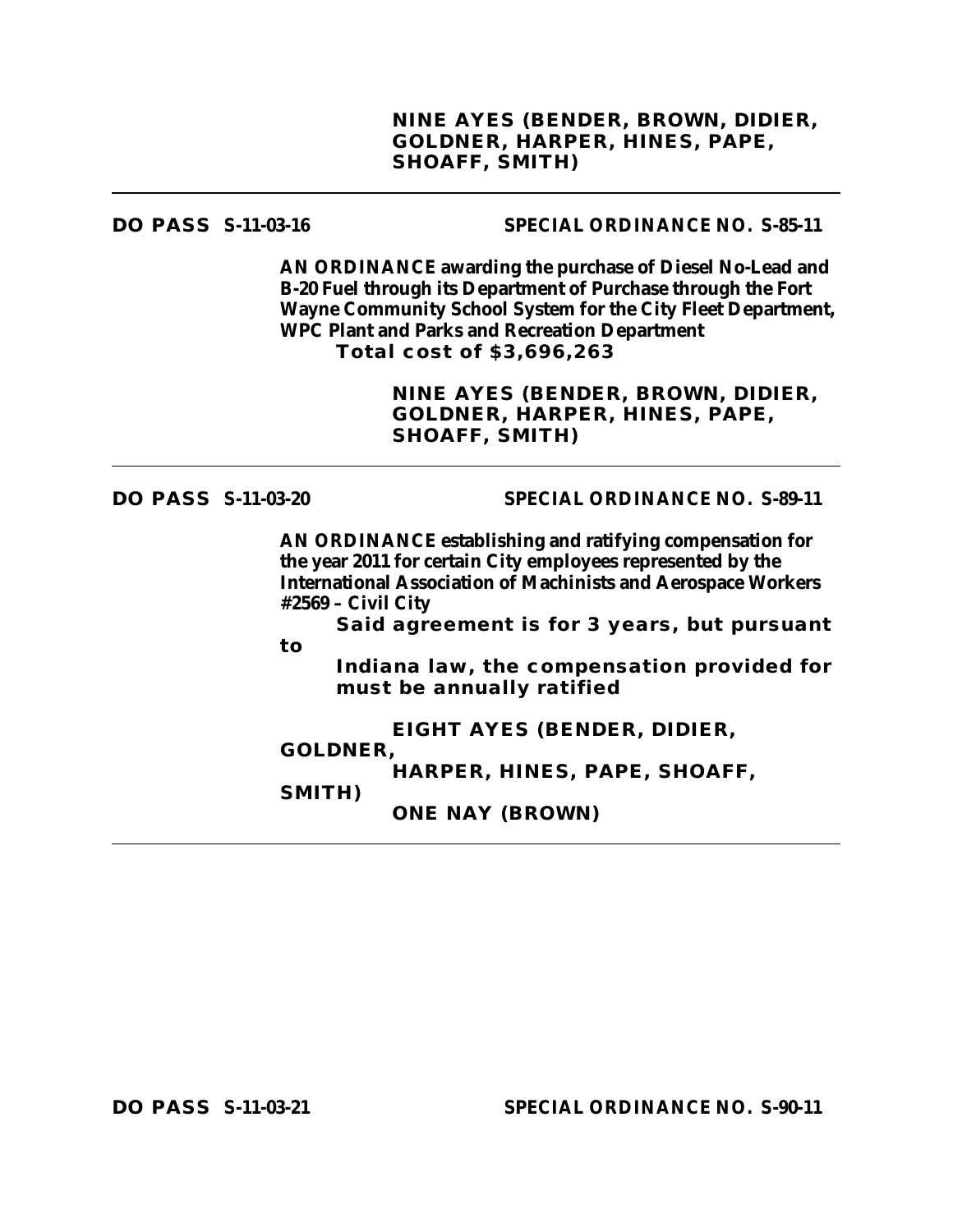**AN ORDINANCE establishing and ratifying compensation for the year 2011 for certain City employees represented by the American Federation of State, County and Municipal Employees, AFL-CIO**

**Said agreement is for 3 years, but pursuant to Indiana law, the compensation provided for**

**must be annually ratified**

**EIGHT AYES (BENDER, DIDIER, GOLDNER, HARPER, HINES, PAPE, SHOAFF, SMITH) ONE NAY (BROWN)**

### **DO PASS S-11-03-22 SPECIAL ORDINANCE NO. S-92-11**

**AN ORDINANCE establishing and ratifying compensation for the year 2011 for certain City employees represented by the National Conference of Firemen & Oilers AFL-CIO Local No. 7 Said agreement is for 3 years but pursuant to Indiana law, the compensation provided for must be annually ratified**

> **EIGHT AYES (BENDER, DIDIER, GOLDNER, HARPER, HINES, PAPE, SHOAFF, SMITH0 ONE NAY (BROWN)**

## **REGULATIONS COMMITTEE**

*John Shoaff – Chair Thomas F. Didier – Co-Chair All Council Members*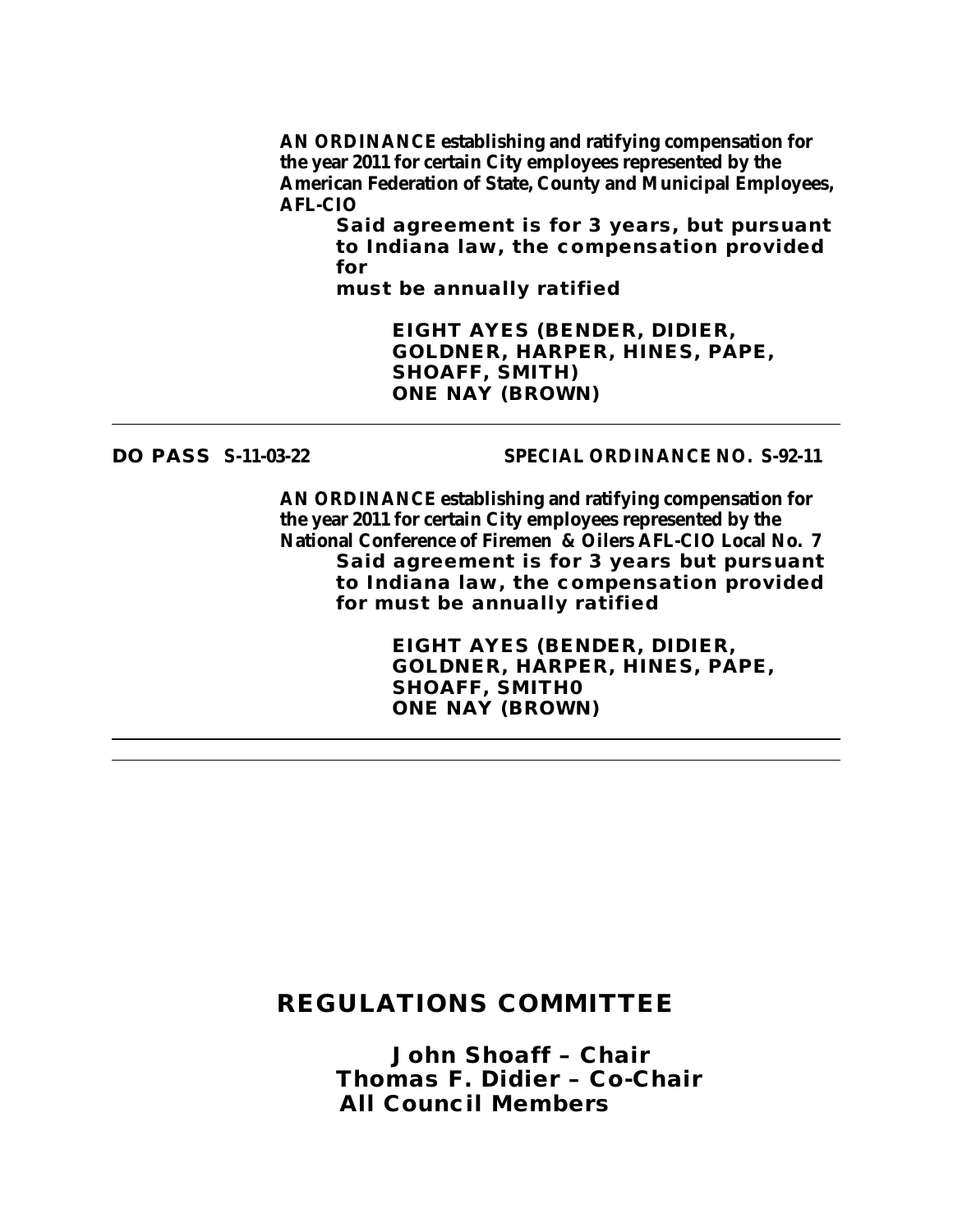#### **DO PASS G-10-06-15 GENERAL ORDINANCE NO. G-15-11**

**AN ORDINANCE amending the Thoroughfare Plan of the City Comprehensive ("Master") Plan by vacating public right-of-way Right-of-way to be vacated is located between Maumee Avenue and East Washington Boulevard - will allow Indiana Tech campus to develop**

> **NINE AYES (BENDER, BROWN, DIDIER, GOLDNER, HARPER, HINES, PAPE, SHOAFF,SMITH)**

#### **DO PASS R-11-03-18 RESOLUTION NO. R-15-11**

**A RESOLUTION OF THE Common Council of the city of Fort Wayne, approving a Joint Ledge Agreement between The City of Fort Wayne, The Allen County Redevelopment Commission, The Allen County Council, The Board of Commissioners of Allen County, Indiana, and Precimed, Inc. D/B/A Greatbatch Medical**

> **NINE AYES (BENDER, BROWN, DIDIER, GOLDNER, HARPER, HINES, PAPE, SHOAFF, SMITH)**

#### **DO PASS S-11-03-19**

**JOINT ORDINANCE of the Common Council of the City of Fort Wayne and the Board of Commissioners of the County of Allen assigning the jurisdiction of certain tracts of real estate to the Allen County Redevelopment Committee**

> **NINE AYES (BENDER, BROWN, DIDIER, GOLDNER, HARPER, HINES, PAPE,**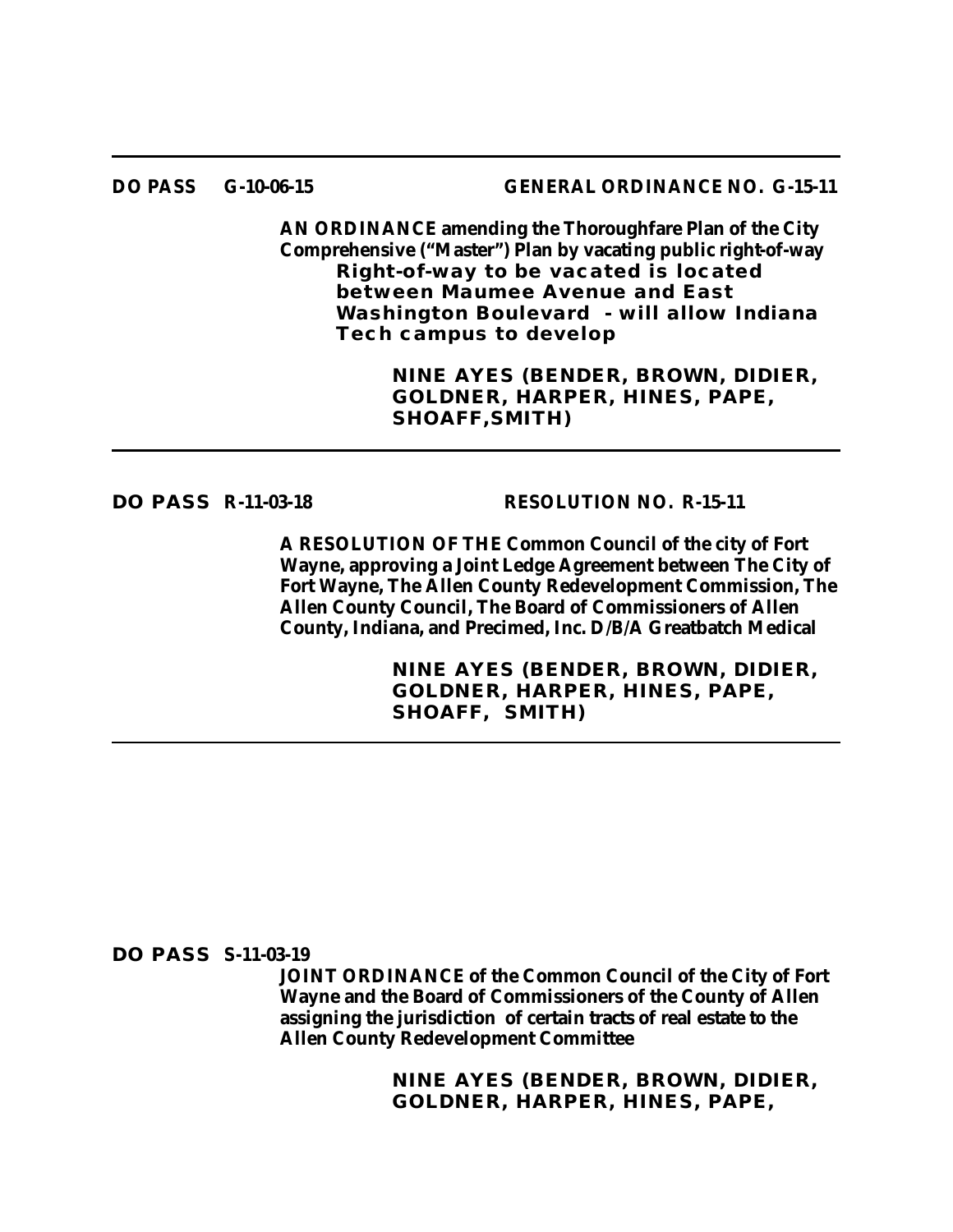# **PUBLIC WORKS COMMITTEE**

**DO PASS S-11-04-02 SPECIAL ORDINANCE NO. S-93-11**

**AN ORDINANCE approving construction contract for improvement Resolution No. 7312-11 – East Washington Blvd. Sidewalk and Curb Project: Work Order No. 12228 between Hipskind Concrete and the City of Fort Wayne, Indiana, in connection with the Board of Public Works**

**Total cost of \$106,705**

**NINE AYES (BENDER, BROWN, DIDIER, GOLDNER, HARPER, HINES, PAPE, SHOAFF, SMITH)**

**THIS ORDINANCE WAS INTRODUCED AND PASSED THE SAME EVENING**

**DO PASS S-11-04-03 SPECIAL ORDINANCE NO. S-83-11**

**AN ORDINANCE approving the awarding of ITB #3349 – annual contract for the purchase of bituminous material by the City of Fort Wayne, Indiana, by and through its department of Purchasing and Bit-Mat Products, Asphalt Material, and K-Tech Specialty for the Street Department Total cost of \$760,000**